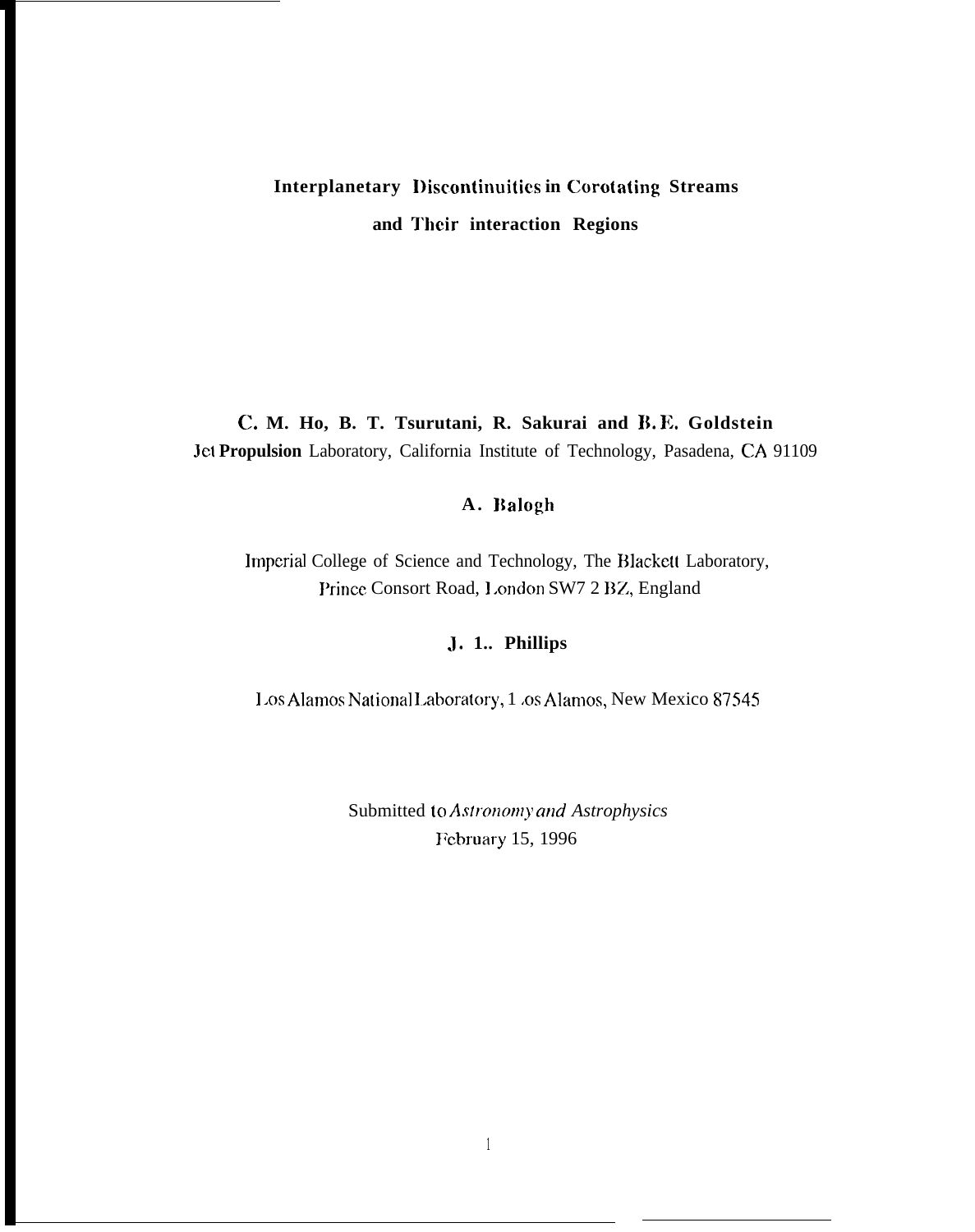#### **ABSTRACT**

in this study, we investigate the discontinuity properties in the low latitude corotating stream regions which are encountered during, Ulysses traveling from the south to north heliographic poles in 1995, Through the occurrence rates of directional discontinuities and tangential discontinuities, we find that there arc three different regions around a high speed stream. The leading edge regions of the stream have the occurrence rate about 50 DI)s/day and 10 TDs/day. These TDs are mostly associated with HCS crossings. Plasma  $\beta$  and anisotropy  $R$  are relatively low. In the stream velocity peak region, the magnetic field magnitude is low and stable. The occurrence rate of DDs is twice as high as in other two regions, but there are very few or no TDs. The stream trailing regions have similar occurrence rates of D<sub>19</sub> and TDs to the lcading edge regions. However, the structures of the TDs are significant) different. These TDs are mostly found at the edges of mirror-mode structures and with large  $\beta$  and anisotropy ratios R.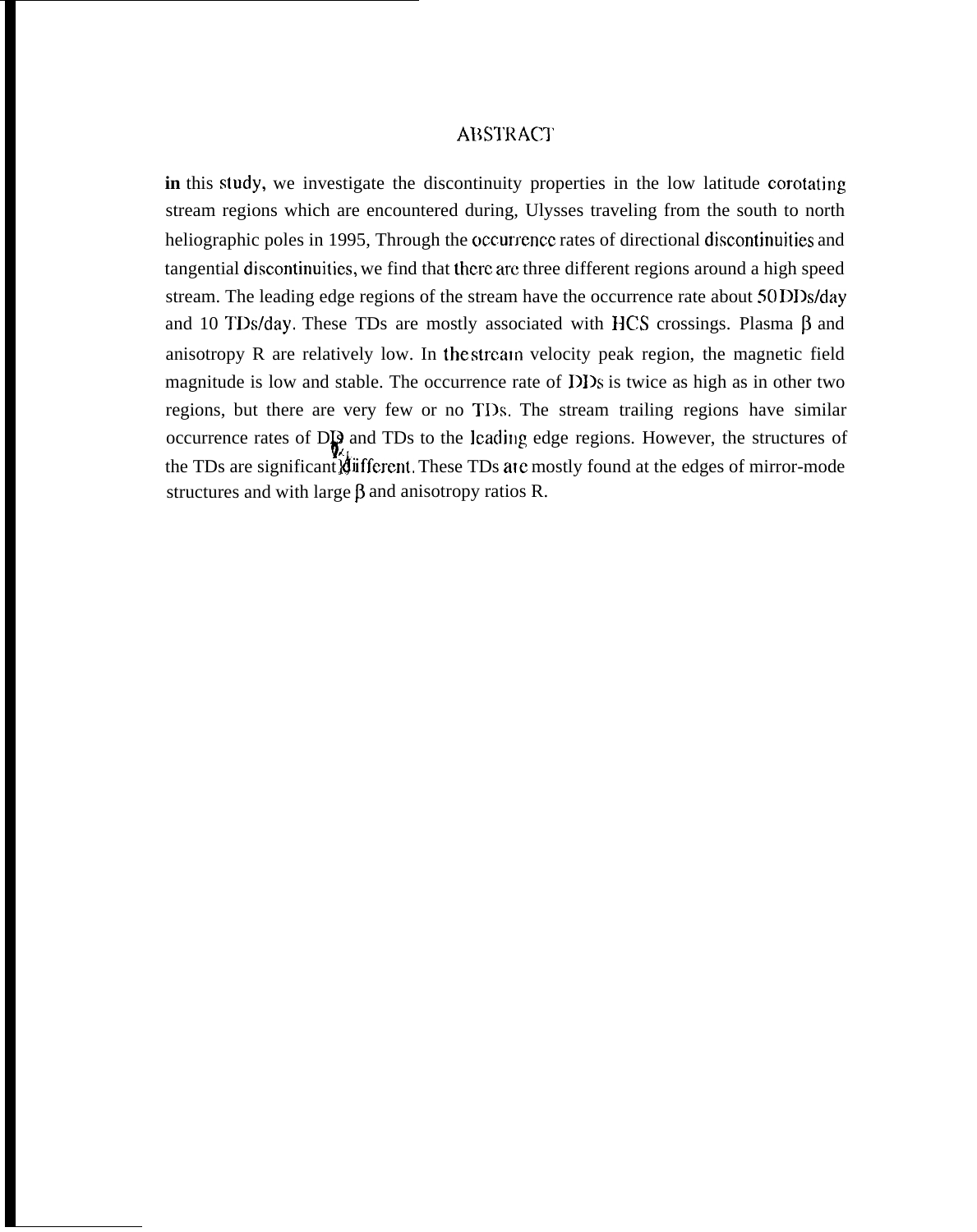### INTRODUCTION

A previous study has examined the frequency of occurrence of rotational discontinuities (RDs) and tangential discontinuities (TDs) during a solar maximum period dominated by coronal mass eject ions (Neugebauer and Alc.xander, 1991) using ISEE-3 magnetic field and plasma data, The present study examines the frequency of occurrence of directional  $discontinuities (DDs)$  and TDs during the declining phase of the solar cycle when corotating streams dominate interplanetary structure (1995). We usc the Ulysses field and plasma data to examine discontinuitics within stream structures as the spacecraft traverses the ecliptic plane at 1.3 AU in its transversal from the south pole towards the north pole.

#### Method of Analyses

We use one minute average magnetic field data and apply the Tsurutani and Smith (1979) selection criteria to identify the occurrence of directional discontinuities. We refer the reader to this article for details. Next, we perform minimum variance analyses (Sonnerup and Cahill, 1967) on high temporal resolution 1 -s field data. From these analyses, normals to the discontinuities  $(B_N)$  arc obtained for each discontinuity. By hand analyses, the larger magnetic field magnitude on either side of the discontinuity  $(B<sub>L</sub>)$  and the magnetic field jump across the discontinuity ( $\triangle$ |B|) arc obtained, All discontinuities arc plotted in  $\triangle$ |B|/B<sub>1</sub>,  $B_N/B_L$ , phase space and TDs are selected by the Smith (1973) criteria where  $B_N/B_L < 0.2$ and  $\Delta$ |B|/B<sub>1</sub> > 0.2. The plasma velocity, density and temperature are used to identify the leading edges, peaks and trailing edges of the streams. Temporal resolution of the instrument is not high enough to analyze the discontinuitics themselves.

For this paper, we have identified all discontinuitics within a 17 day period, days 46-62 (Feb. 15- March 3), 1995. This interval incorporates three corotating streams out of the ten streams discussed recently by Smith et al, (1 995) and Gosling et al. (1995). The total number of discontinuities  $(DDs)$  in this study is 1085.

The coordinate system used in this study is the Solar-I leliosphere RTN system where  $\hat{R}$ points radially away from the sun,  $\hat{T}$  is  $\hat{\Omega} \times \hat{R}/\hat{\Omega} \times \hat{R}$  where  $\hat{\Omega}$  is the solar rotation (north) axis, and  $\hat{N}$  completes the right hand system.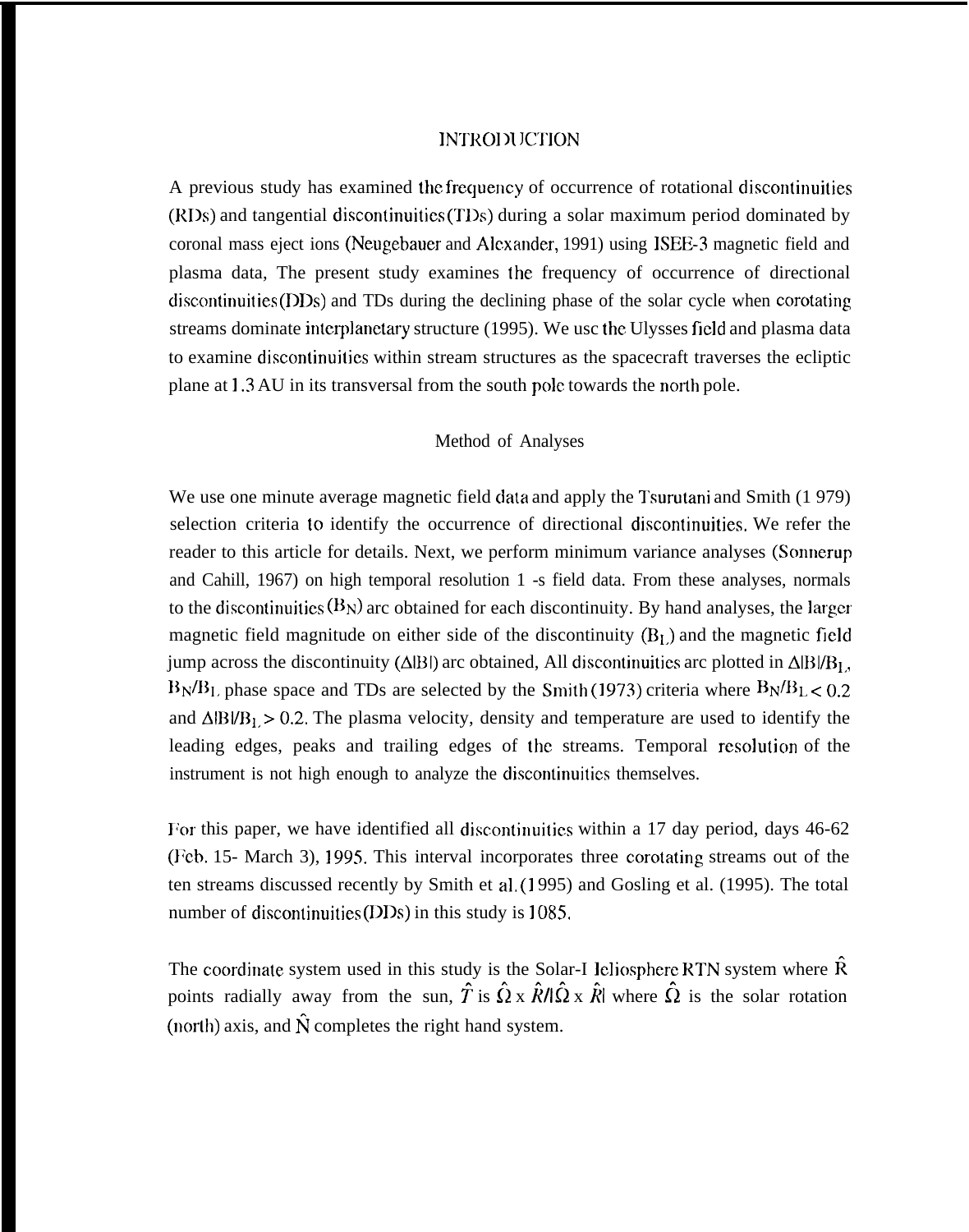#### Results

Figure 1 shows the three corotating streams and their interaction regions. Ulysses encountered these streams at  $-14^{\circ}$  to  $0^{\circ}$  heliographic latitude and at a radial distance of 1,37 to 1.34 AU, respectively. From the top of the Figure, we have the proton density  $(N_p)$ , temperature. (T<sub>p</sub>), solar wind speed (V<sub>sw</sub>), plasma ion beta  $\beta = 8\pi k(N_pT_p+N_{\text{HE}}T_{\text{He}})/B^2$ , the mirror mode an isotropy rati o R =  $(\beta_{\perp}/\beta_{II})/(1+1/\text{Pd}.)$ , three axes of the magnetic field, and field magnitude. At the very bottom of the figure are the number of directional discontinuities per day and the number of tangential discontinuitics per day.

The different shadings in the top of the  $1$  igure are used to identify three parts of the corotating streams. The diagonally striped regions from days 46 to the beginning of day 49, from the end of day 51 to the end of day 53, and from the middle of day 56 to the beginning of day 59 are the leading portions of the three streams. They are denoted by positive velocity gradients and higher magnetic field magnitudes. These high field regions have been called corotating interaction regions (CJRS) which are created by the interactions of high-speed streams with the upstream slow speed streams (Smith and Wolfe, 1976). Ulysses has shown that these high-speed streams emanate from coronal holes, which during this phase of the solar cycle, extend to low latitudes.

The unshaded regions contain the peaks of the streams (after the reverse shocks, RS in the figure) and their immediate decline, The magnetic field magnitudes typically decrease gradually and in a relatively smooth fashion.

The third region of the streams is the far trailing portion of the streams indicated by a dotpattern. The boundaries between the peak regions and trailing portions are not obvious and are chosen somewhat arbitrarily. We have mainly used solar wind velocity and magnetic field strength to separate these two. The peak regions contain the highest solar wind speeds and low, stable fields (rarefaction regions after reversal shocks), while the trailing portions have low solar wind speed and lowest field fluctuations (rarcfaction region before the next stream).

Two clear features can bc noted in the peak of the stream regions. These occur on days: 48, 54 and 59-60. The first and last intervals arc characterized by high occurrence rates in DDs. This is consistent with the dominance of RDs associated with large amplitude Alfvén waves present in high-speed coronal hole streams noted by Ulysses in the polar regions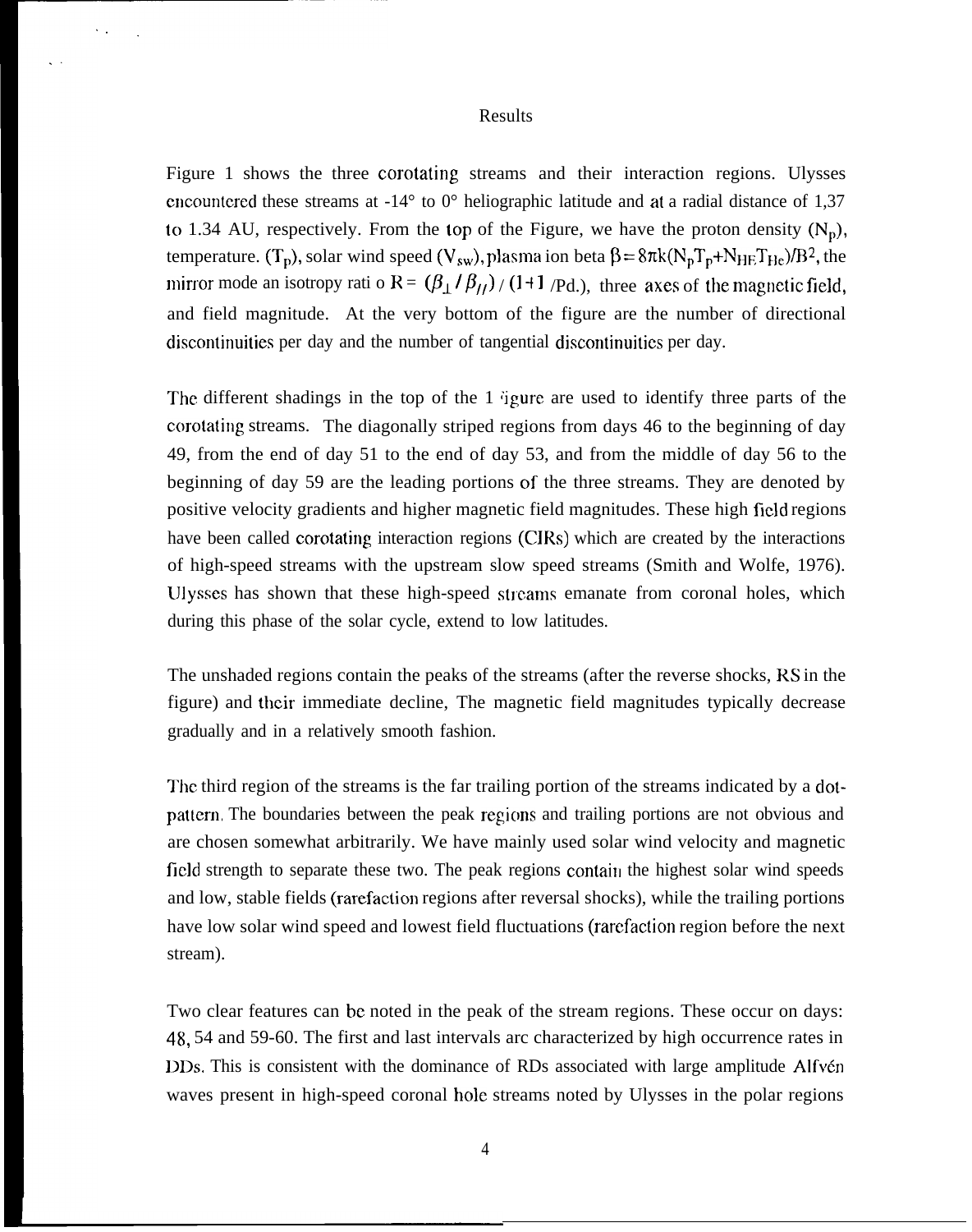(Tsurutani et al. 1994; 1996). The very low occurrence rate of Tl)s at the peaks of the streams is somewhat different than at polar latitudes (Ho et al., 1995; Tsurutani et al, this issue). The reason for this difference is unclear, but we note that the peak velocities in the three streams range from 500 to 700 kms-<sup>1</sup> whereas the center of coronal hole streams has a speed of 750 to 800 kms-<sup>1</sup>. Clearly, these high speed streams detected near the ecliptic plane were not at central portion of the coronal hole.

The middle stream peak velocity was onl y 500 km s<sup> $\pm$ </sup>. We note that the DD occurrence rate did not change significantly and we again ascribe that to not being in the main portion of the coronal hole stream which should be dominated by large amplitude Alfv $\acute{\epsilon}$ n waves. We also find that while the middle stream is from the north polar hole, the other streams are from the south polar hole.

The leading edges of the stream and the corresponding CIRs are characterized by about -55 IIDs/day and about 5-10 TDs/day. The DIJ rate is half of that for the peak of the streams.

The trailing portions, days 49-51, 55, and 61-62, are characterized by a similar rate (-SO/day) of occurrence of DDs (to that of the CIR regions) and a slightly higher rate of '1'1.1s (1 O-15 TDs/day). We will later show that the characteristics of the TDs in the two regions arc significantly different. In the following, wc will use three typical days of data to idcnt ify their characteristics in detail.

Figure 2 gives the field and plasma data for day 48 in the same format as Figure 1. This interval contains the peak speed of the first stream just after the reverse shock (around 01 lJT). The field is characterized by large angular fluctuations with little or no magnitude variations. The plasma beta is between 1 to 2.5 and R is slightly less than or equal to 1. The tot al magnetic field is stable and no large depression regions are seen. However, high resolution data shows a few mirror-mode like field dips. Because these dips are so narrow (less than 1 minute), they cannot be identified as discontinuities by our selection criteria applied to one minute average data.

We next show a CIR (day 47, leading portions of the stream) in Figure 3. The TDs present are identified by vertical lines across the panels. The  $B_x$  and  $B_y$  components reverse sign for the events at 0910,0932, 1202, and 1305 IJT. Such field reversals arc characteristic of heliospheric current sheet crossings (HCSs). Clearly, Ulysses has multiple encounters ~,it}l this structure during this **day (smith ct al., 1995)** or the HCS is fragmentary (Crooker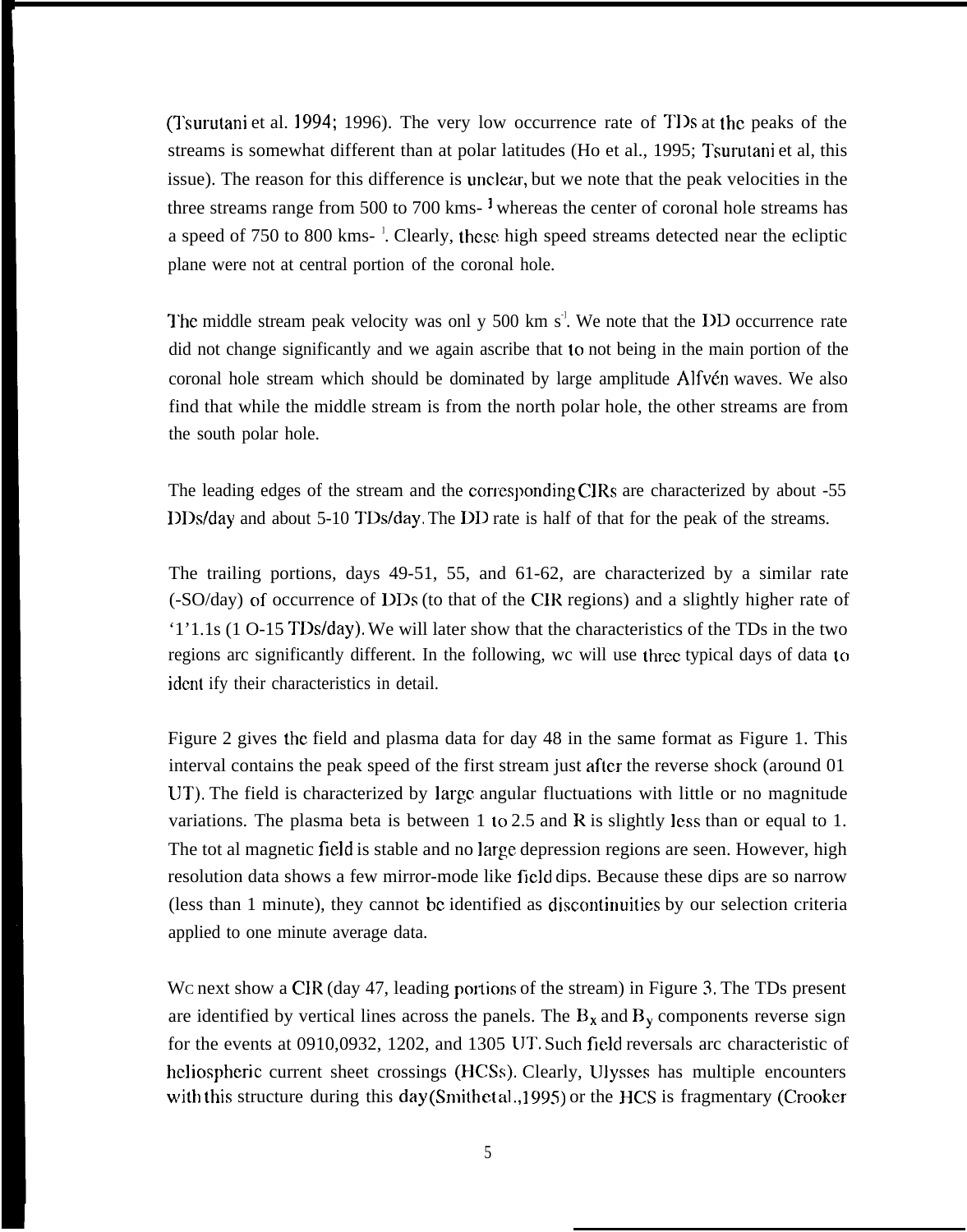$\mathcal{N}(k, \mathcal{V})$ ct al. 1993). Beta is typically less 1. O and R is 0.2 to 0.7. So the plasma is more isotropic except around  $\begin{bmatrix} 0 & 2 & 0 & 0 \\ 0 & 0 & \text{UT} \end{bmatrix}$ 

Figure 4 gives the data for one of the trailing edges of the stream on day 49. Again, vertical lines denote TD events. The magnetic field is very weak  $(\sim 2 \text{ nT})$  but with many large relative changes. The TDs in this case are located at the edges of broader field decrcascs. This is a rarefaction region found after a high-speed stream prior to the next stream. In this region, there arc more turbulent, bubble or mirror-mode like field depression structures. We sec that most TDs appear at the boundaries of the mirror-mode structures. There usually are large ion temperature anisotropies and therefore we expect mirror mode instability inside these regions  $(K > 1.0)$  as shown between 1000- 1500 UT. However, wc also see a TD associated with current sheet around 1715 UT.

High resolution data (1 s) show that there are many more small dips in the total magnetic field. We have identified those dips which have a decrease  $> 0.5 \text{ nT}$  and a duration  $< 60 \text{s}$ . They are mostly mirror-mode-like structures. In this day (day 49) we find there are 207 such structures. As a comparison, in day 048, 157 small dips arc found. Thus in the trailing portion there are more dips than in the peak region. The trailing portions have much larger  $\beta$  (2-1 O) and higher R (near or greater than 1), suggesting that the dips may result from the mirror mode instability.

To examine the instability in the leading regions (CIR), we have plotted both parameters of  $\beta$  and R as a function of directional changes across discontinuities in Figure 5, Usually, across a 'I'D which bounds a mirror-mode. structure, there is only a small direction change, while there is large directional change across a current sheet-associated TD. We find that in the leading edge region, the TDs have large directional changes  $>30^{\circ}$ . Most TDs have a distribution of  $\beta$  < 3.0 and R < 0.8. In the trailing edge regions, there are small direction changes. Most TDs have angles < 70°. R (0.5  $\sim$  1.S) and  $\beta$  values are higher than those in the leading edge regions. These results indicate that in the leading edges most TDs consist of current sheet structures, while in the trailing edges of streams TDs are associated with mirror-mode-like structures.

Summary

.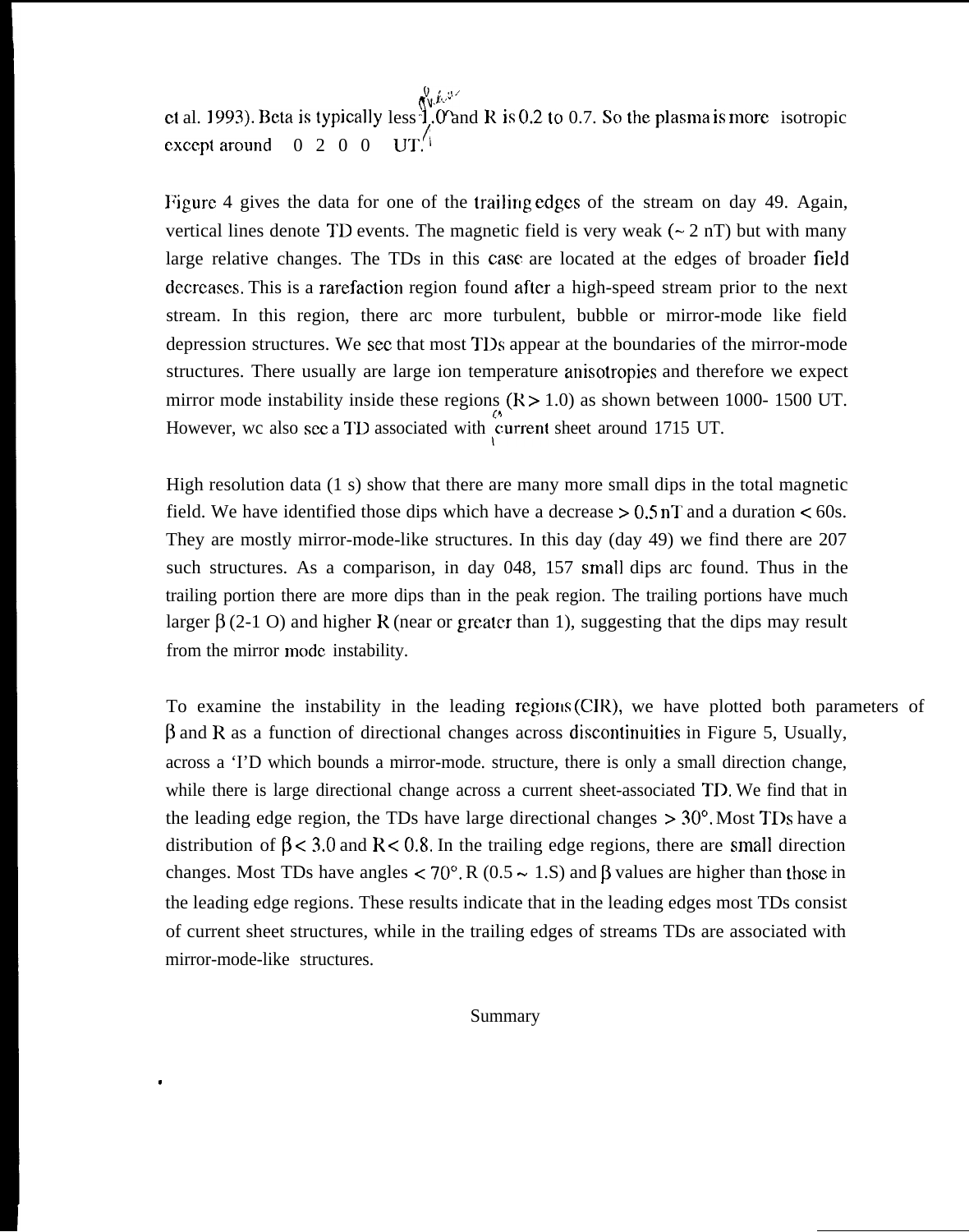We have used occurrence rates of discontinuities (1  $\overline{1}$  Ds and TDs) to identify three different regions around a high speed stream near ccl iptic plane: the leading edge of stream where CIRs arc present, peak region of' streams and the trailing portion of streams.

In the leading edge regions, because the downstream high speed flow compresses the upstream slow flow, the magnetic field is hip,h and the velocity gradient is positive (see Pizzo, 1985). The occurrence rate is about 50 DDs/day and 10 TDs/day. These TDs are mostly associated with HCS crossings. The magnetic field has larger angular changes across the TDs. Plasma  $\beta$  and ani sotropy R are relative] y low in these regions.

In the velocity peak region, the stream speed starts at the highest value and extends into the immediate region of velocity dccreasc. The magnetic field magnitude is low and stable. The field components are highly variable due to the presence, of nonlinear Alfven waves. The occurrence rate of DDs is twice as high as in the other two regions. There are very few or no TDs. This region is clearly dominated by the high speed stream and large amplitude rotational discontinuitics.

In the trailing edge regions, the region with negative velocity gradients, the field strengths are lowest. The TD rate is almost same as in the leading edge regions. This region is also characterized by small (<1 min. ) and medium (<1 O min. ) scale field depression regions. Because these depressions arc usually associated with high  $\beta$  values and large anisotropy ratios R, they are mostly identified as mirror-mode structure. The TD are often found at the edges of the mirror-mode structures. I'bus, they have a different generation mechanism from those TDs in the leading edge regions.

*Acknowledgments:* The research conducted at the Jet Propulsion Laboratory, California institute of Technology was performed under contract to the National Aeronautics and Space Administration.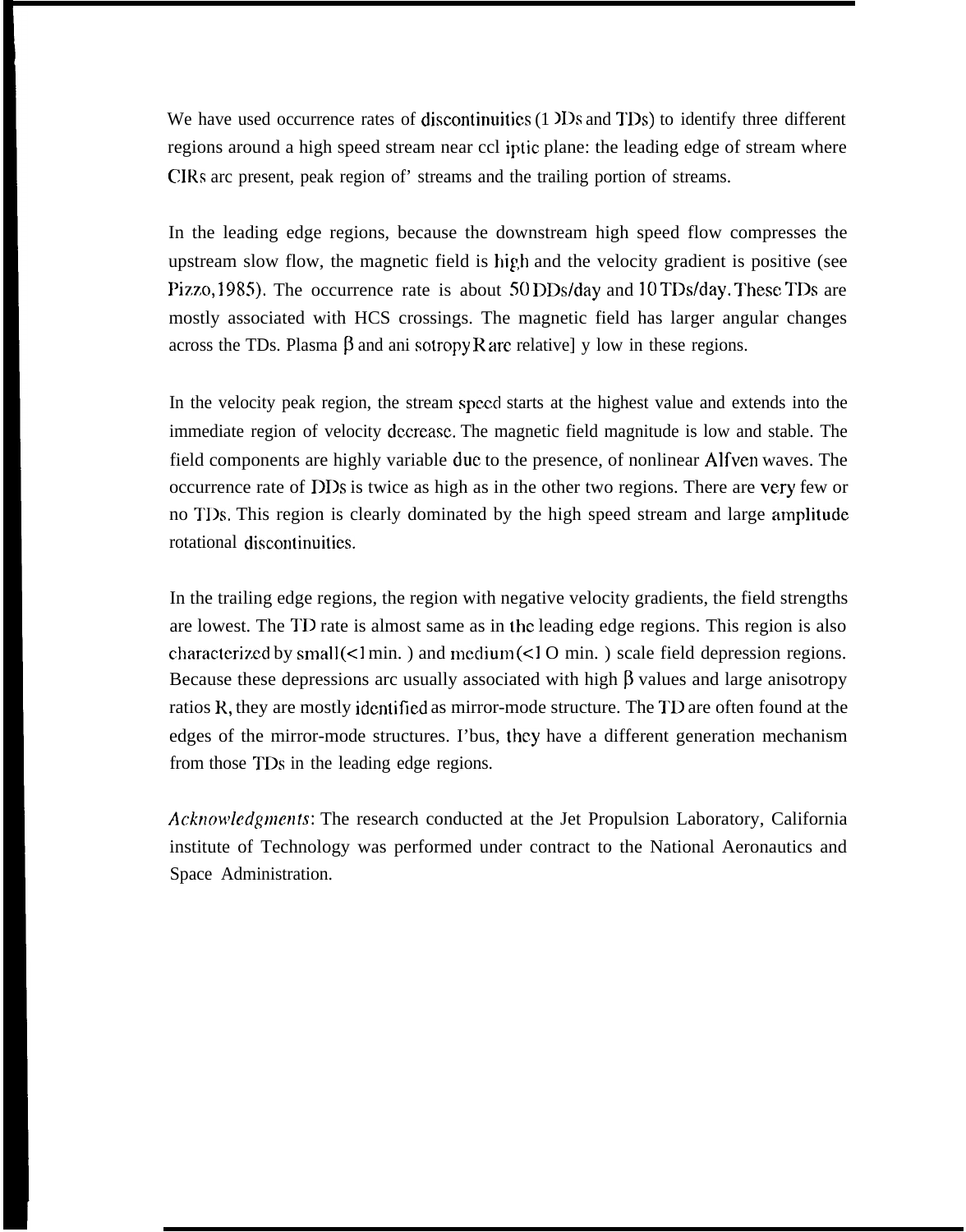#### Reference

Crooker, N. U., G. L. Siscoe, S. Shodhan, D. F. Webb, J. T. Gosling, and E. J. Smith, Multiple heliospheric current sheets and coronal streamer belt dynamics, J. Gcophys. Res, 98,9371, 1993.

Gosling, J, T., W. C. Feldman, D. J. McComas, J.L. Phillips, V. J. Pizzo, and R.J. Forsyth, lJlysses observations of opposed tilts of solar wind corotating interaction regions in the northern and southern solar hemispheres, Geophys. Res. Lett., 22, 3333, 1995.

Ho, C. M., 13. T, Tsurutani, H.13.Goldstein, J. L. Phillips, and A. Balogh, Tangential discontinuities at high heliographic latitudes (--800), Gcophys. Res. Lett., 22,3409, 1995.

Ncugebauer, M., and C.J.Alexander, Shuffling foot points and magnetohydrodynamic discontinuities in the solar wind, J. Geophys. Res., 96, 9409, 1991.

I'iyzo, V. J., lnterp]anetary shocks on the. large scale: A retrospective on the last decade's *theoretical efforts, in Collisionless Shocks in the Heliosphere: Reviews of Current Research*, edited by B.T.Tsurutani, and R.G. Stone, AGU Monograph 35, 1985.

Smith E. ., identification of interplanetary tangential and rotational discontinuities, J. Geophys. Res., 78, 2054, 1973,

Smith, E. J., and J.H. Wolfe, observations of interaction regions and corotating shocks between one and five AU: Pioneers 10 and 11, Geophys. Res. I.ett., 3, 137, 1976.

Smith, E. J., A. Balogh, M. E. Burton, G. Erdos, and R. J. Forsyth, Results of the Ulysses fast latitude scan: Magnetic field observations, Geophys. Res. Lett., 22, 3325, 1995.

Sonnerup, B. U.O., and L. J. Cahill Jr., Magnetopause structures and altitude from Explorer 12 observations, J. Geophys. Rcs., 72, 171, 1967.

Tsurutani, B, T., E. J. Smith, Interplanetary discontinuities: Temporal variations and the radial gradient from 1 to 8.5 AU, J. Geophys. Res., 84, 2773, 1979.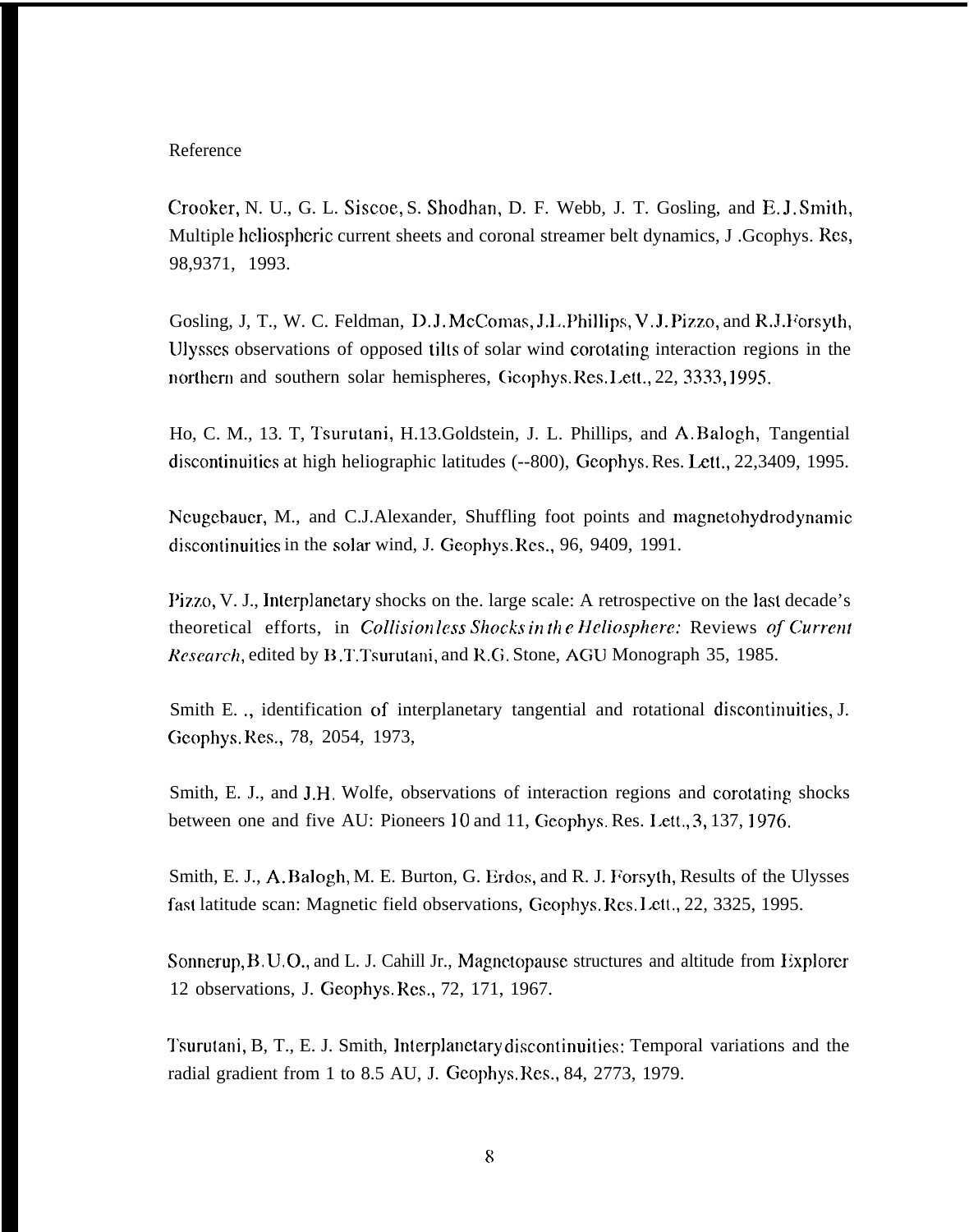Tsurutani, B. T., C. M.Ho., E.J. Smith, M. Neugebauer, B, E, Goldstein, J, S.Mok, J. K. Arballo, A. Balogh, D. J. Southwood, and W. C. Feldman, The relationship between interplanetary discontinuities and Alfven waves: Ulysses observations, Geophys. Res. Lett., 21, 2267, 1994.

Tsurutani, B. T., C, M.Ho., J. K. Arballo, E.J. Smith, B.E. Goldstein, M. Neugebauer, A. Balogh, and W.C. Feldman, Interplanetary discontinuities and Alfven waves at high heliographic latitudes: Ulysses, J. Geophys. Res., in press, 1996.

Tsurutani, B. T., C. M.HO., R. Sakurai, B. E. Goldstein, A. Balogh, and J, L. Phillips, Symmetry in discontinuity properties at the north and south heliographic poles: Ulysses, Astron. and Astrophys. this issue, 1996.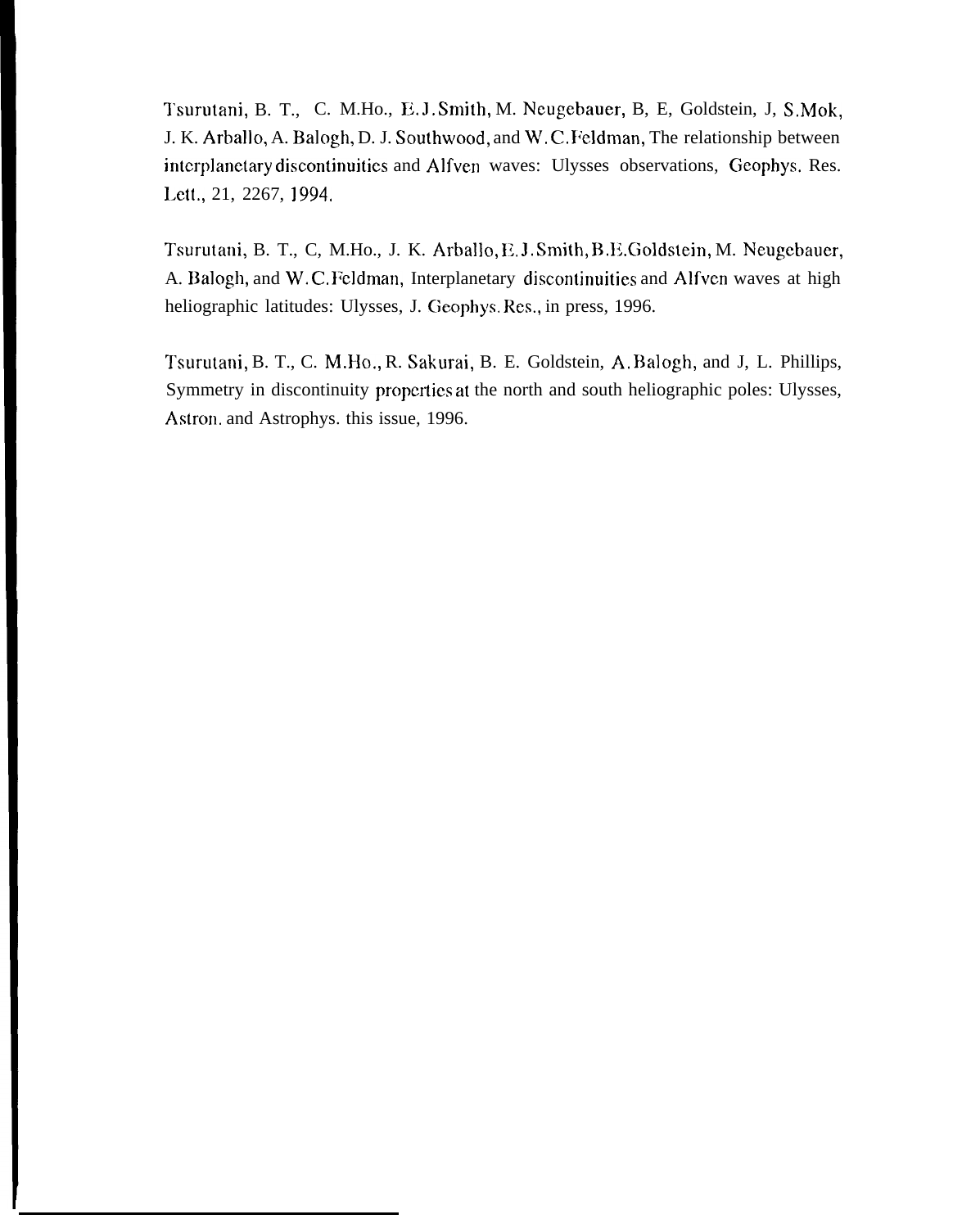Figure Captions

Figure 1, Three solar wind high speed streams and their interacting regions seen by Ulysses near ecliptic plane. We have identified three different regions in each stream region by the discontinuity (DD and TD) properties: leading edge  $(L)$ , peak region  $(P)$  and trailing portion (P).

Figure 2, A typical stream peak region on l)ay 48, 1995. Because the field magnitude is very stable, no TD is seen. However, The occurrence rate of DDs is very high due to large Alfvenic fluctuations in three field components.

Figure 3. A stream leading edge region on day 47. Vertical lines donate TDs. These TDs arc mainly associated with HCS crossings. This region has strong magnetic field, positive velocity gradient, and low  $\beta$  and R.

Figure *4.* A trailing portion of stream on day 49. This region is characterized by very low field strength, low solar wind speed, but high  $\beta$  and R. There are many field depression regions which are bounded by 1'1)s.

Figure 5. Plasma  $\beta$  and anisotropy ratio R as a function of the field angular changes across TDs for two different stream regions. in the leading edge region TDs have large angular changes, low  $\beta$  and R. in the trailing edge regions, TDs have small angular changes, relatively high  $\beta$  and R.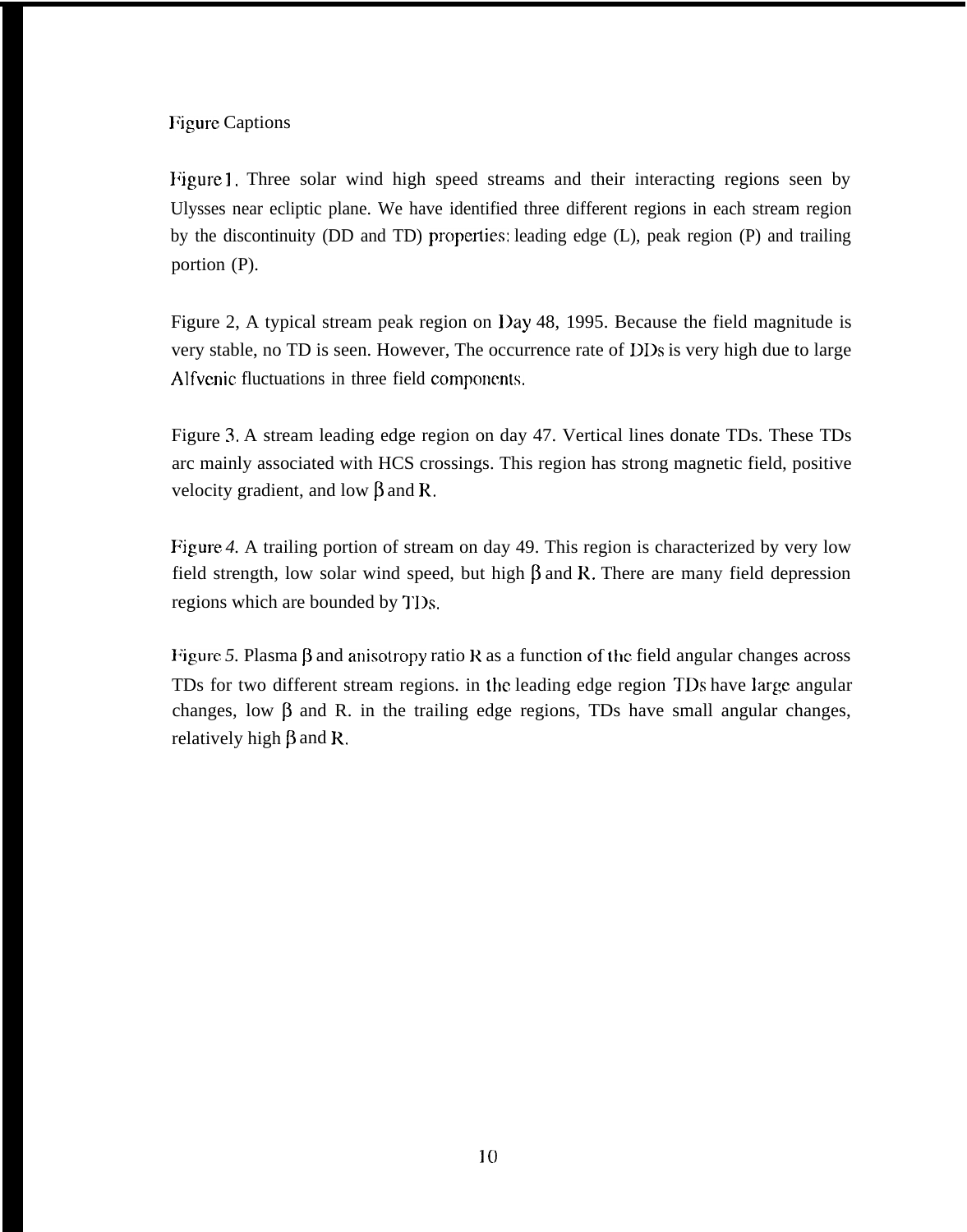13alogh, A., et al., The magnetic field investigation on the Ulysses mission, instrumentation and preliminary scientific results, Astron. Astrophys. Suppl., 92, 221, 1992,

Bame, S. J., D. J. McComas, B.L.Barraclough, J. L. Phillips, K. J. Sofaly, J. C. Chavez, B. E. Goldstein, R, K, Sakurai, The Ulysses solar wind plasma experiment, Astron. Astrophys. Suppl,, 92, 237, 1992.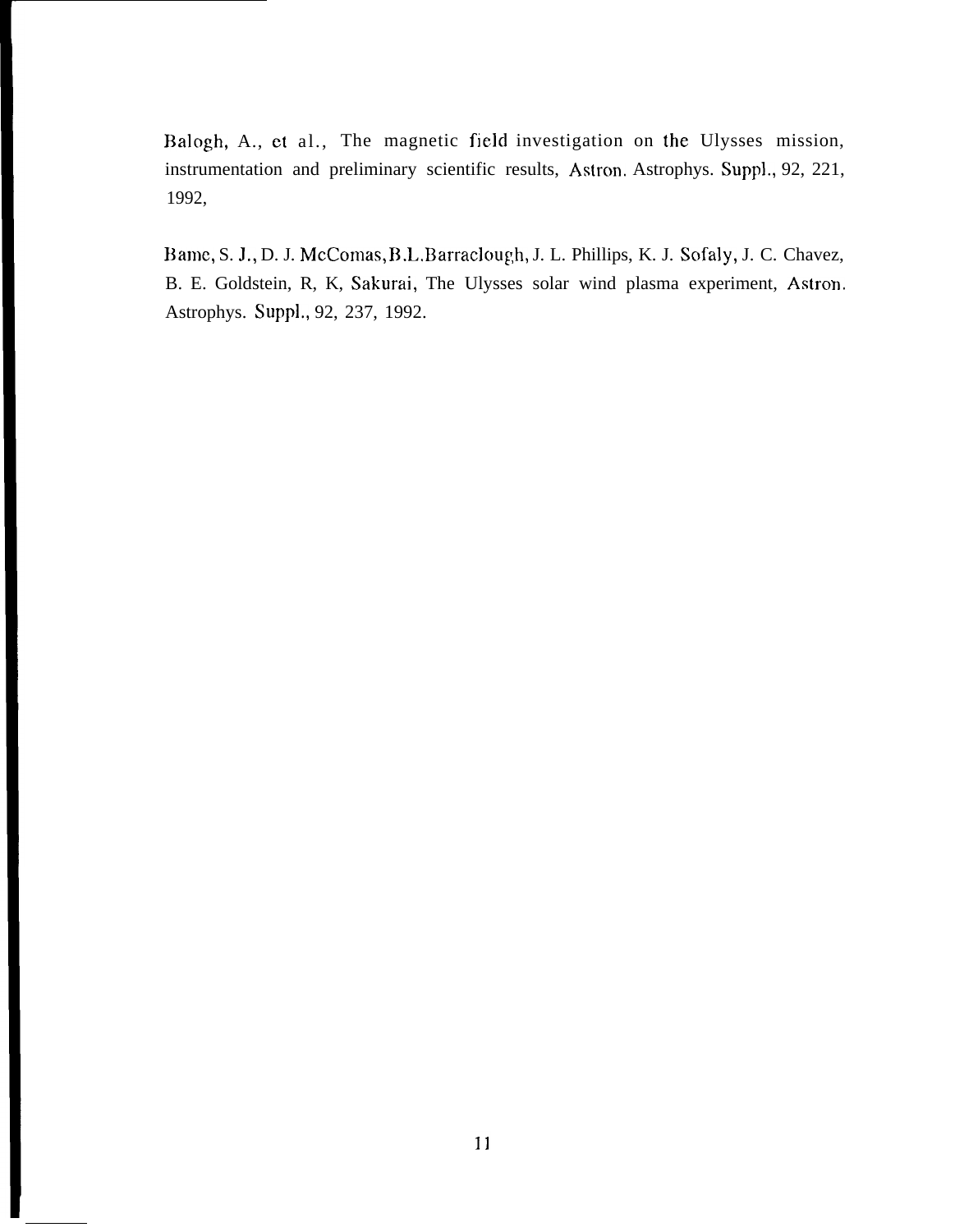

 $7 - 18 - 1$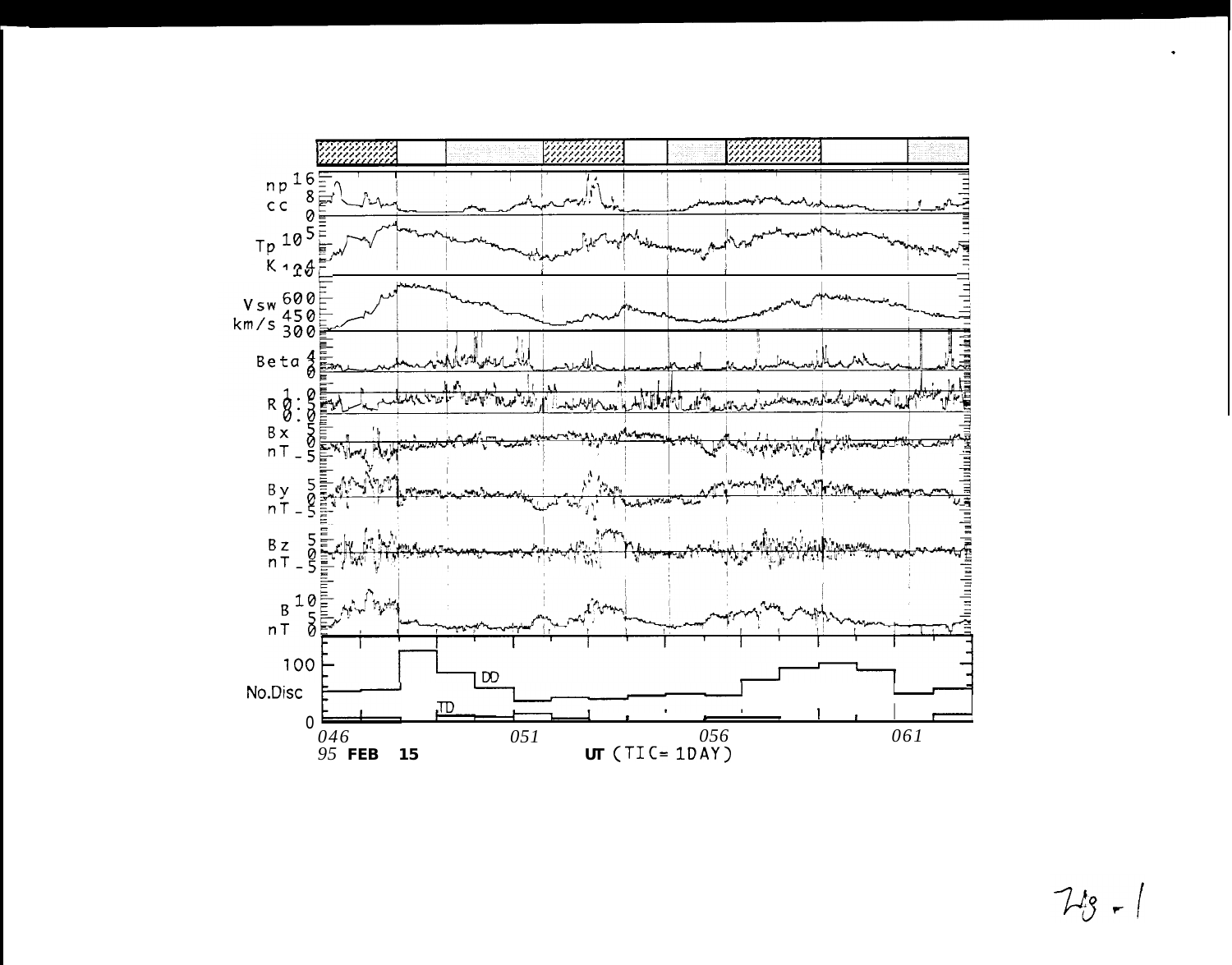

 $17.922$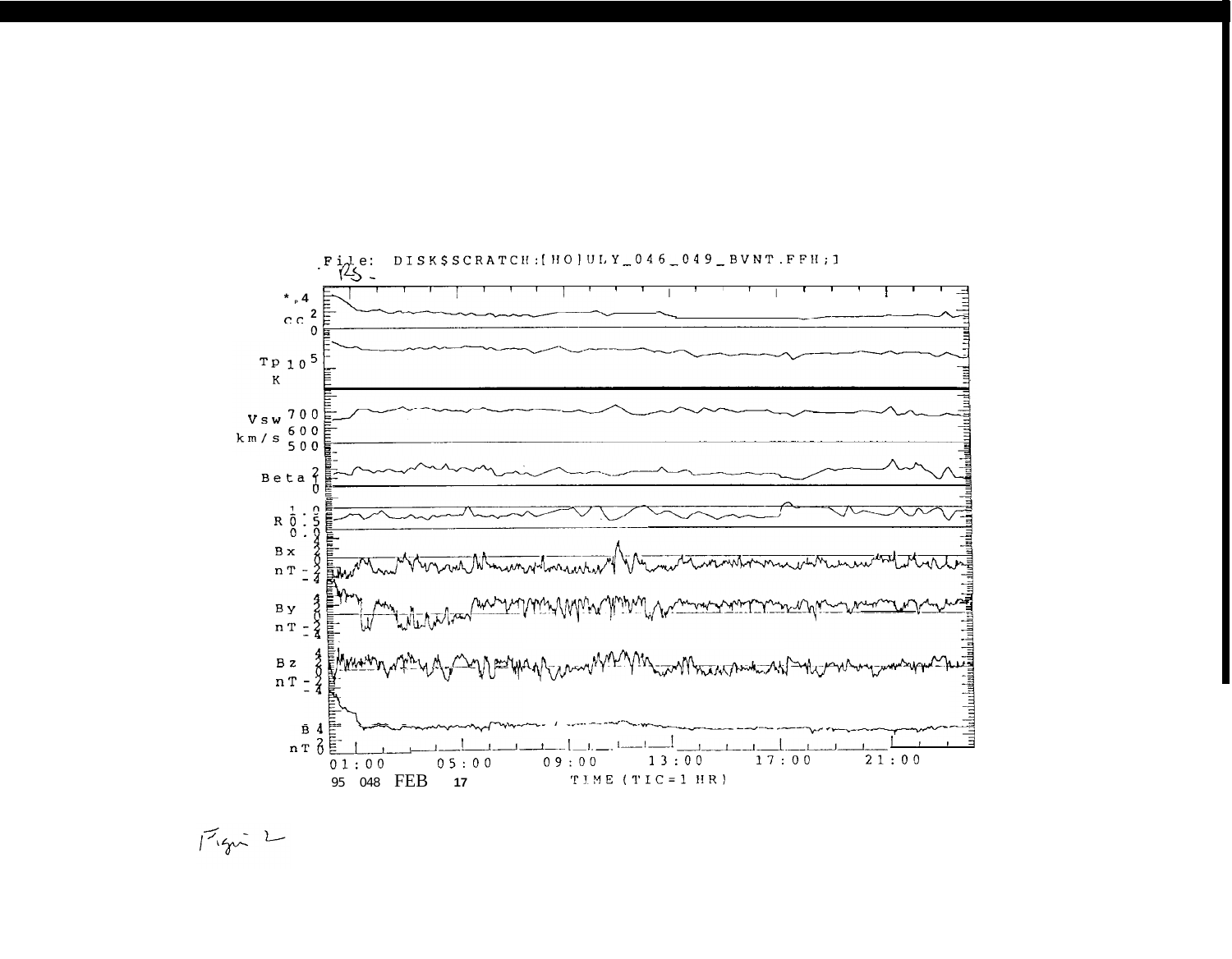

Figure 3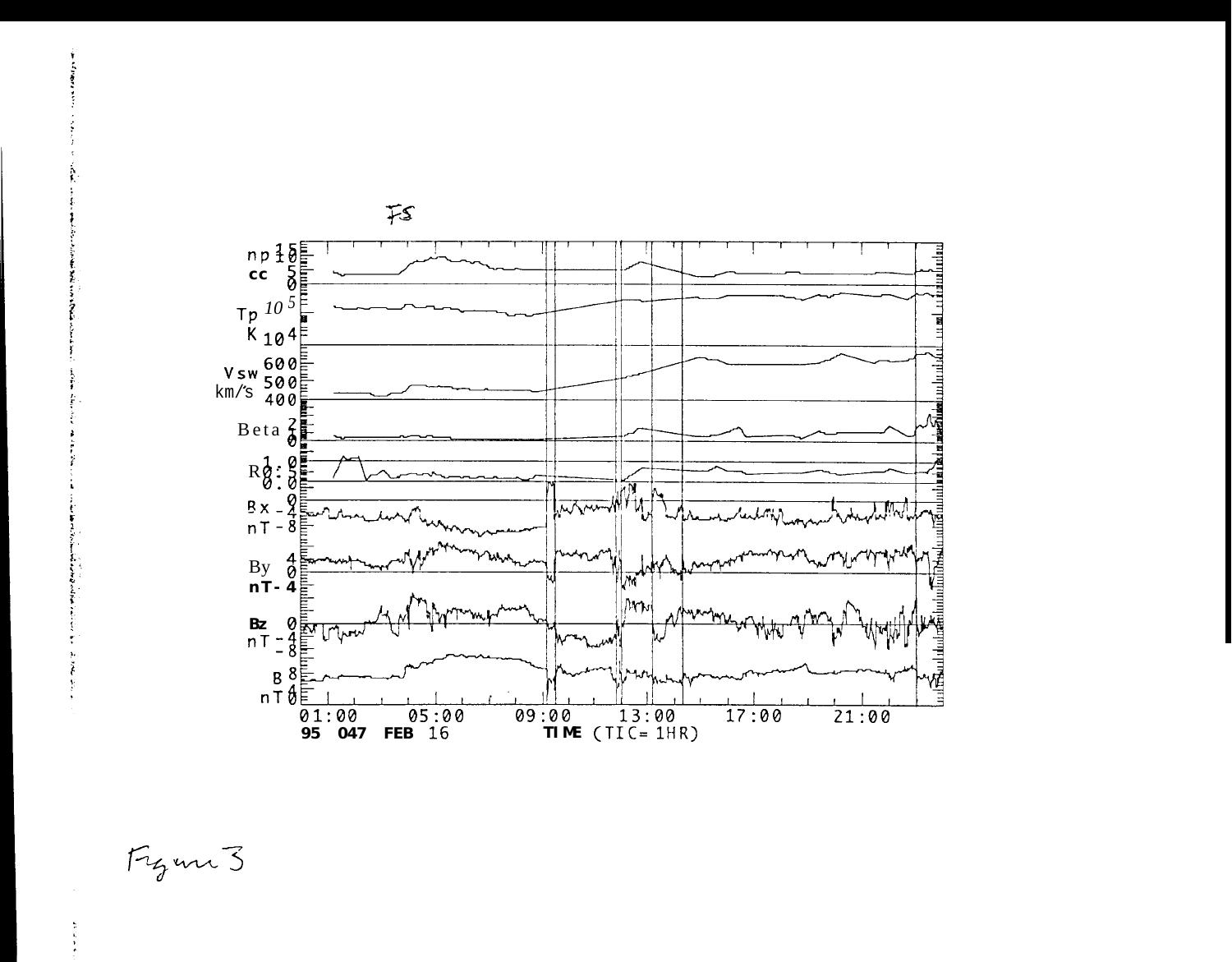

 $\mathcal{L}$ 

 $\frac{1}{2}$